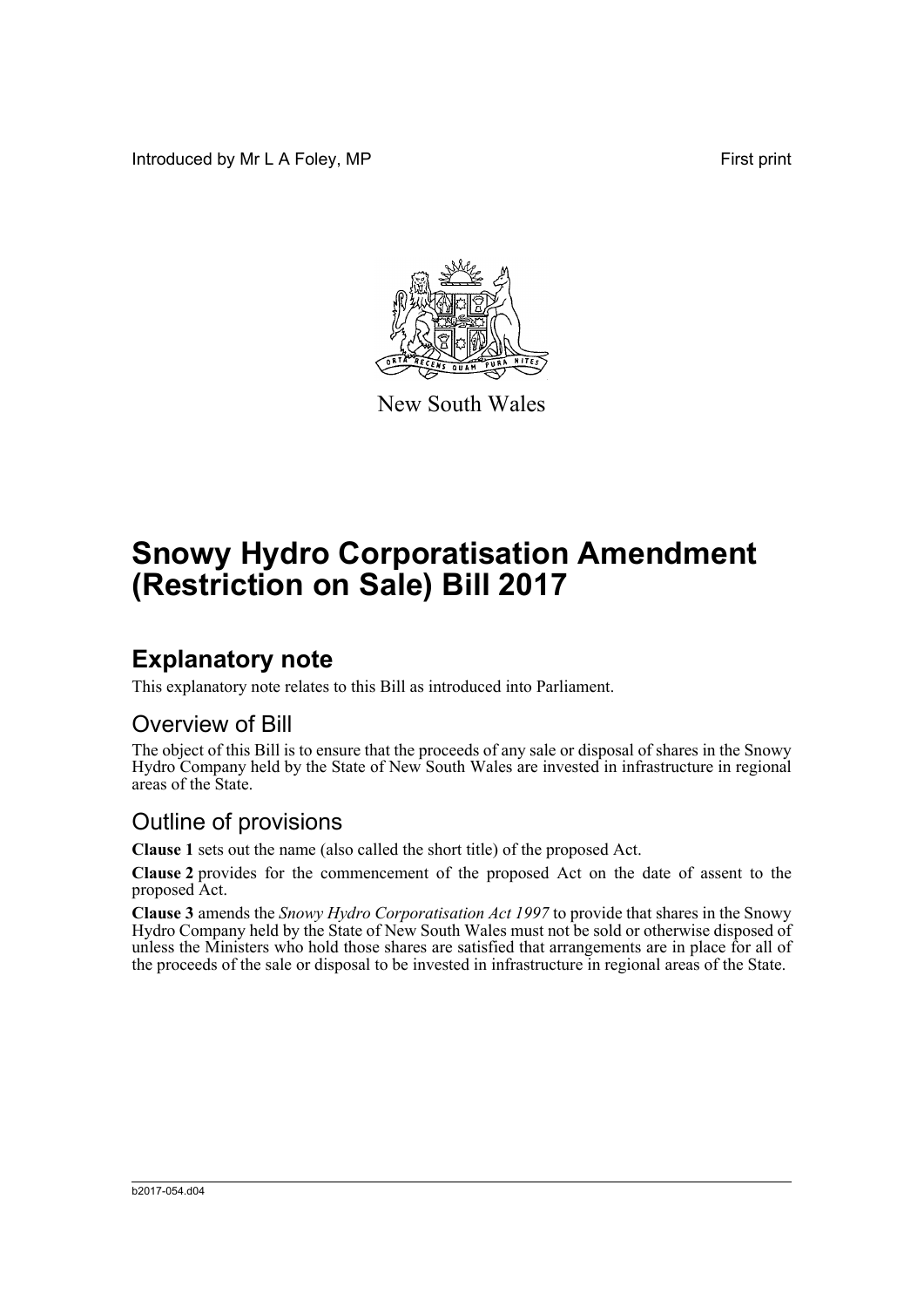Introduced by Mr L A Foley, MP **First** print



New South Wales

# **Snowy Hydro Corporatisation Amendment (Restriction on Sale) Bill 2017**

## **Contents**

|   |                                                         | Page |
|---|---------------------------------------------------------|------|
|   | Name of Act                                             |      |
| 2 | Commencement                                            |      |
|   | Amendment of Snowy Hydro Corporatisation Act 1997 No 99 |      |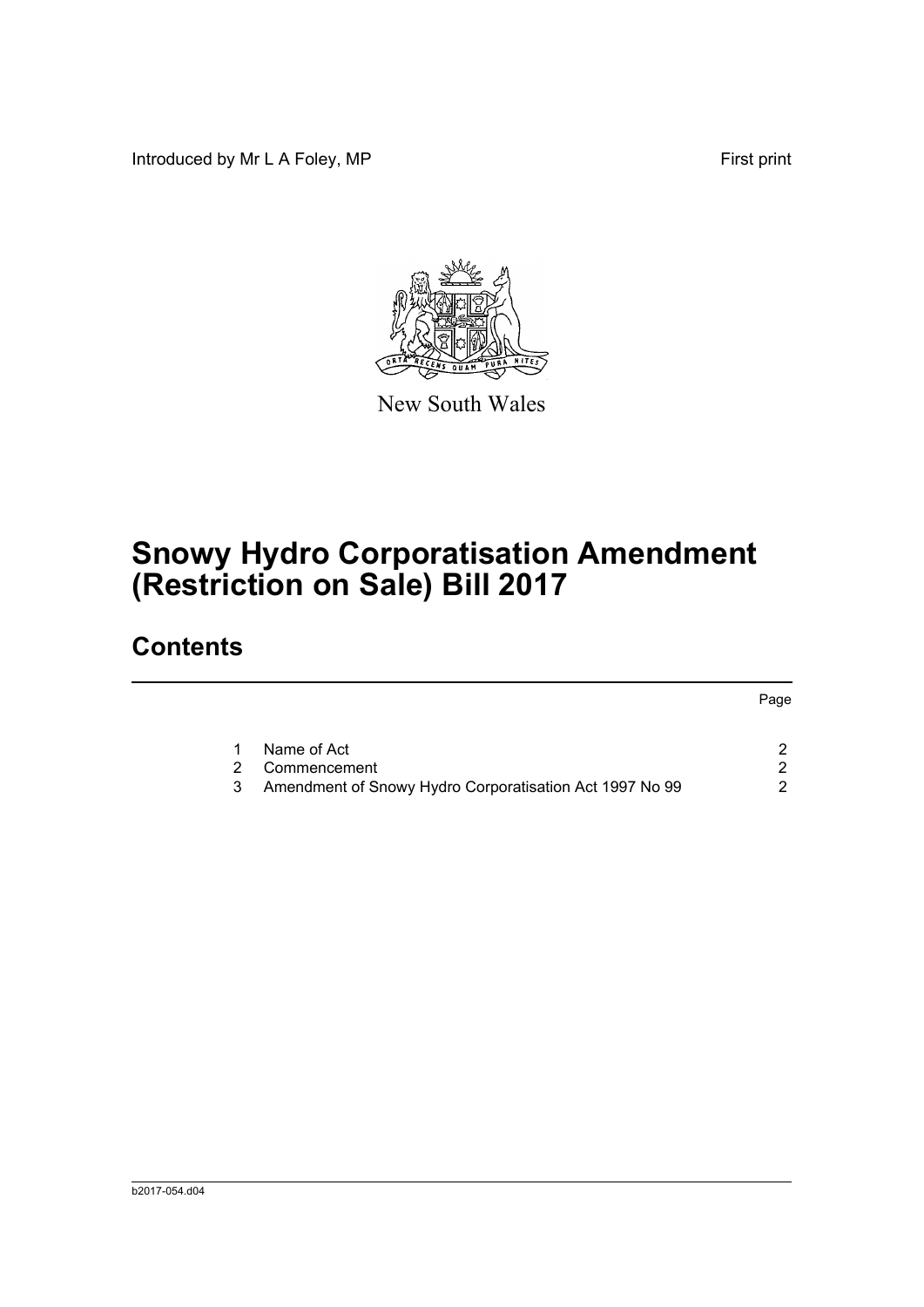

New South Wales

## **Snowy Hydro Corporatisation Amendment (Restriction on Sale) Bill 2017**

No , 2017

#### **A Bill for**

An Act to amend the *Snowy Hydro Corporatisation Act 1997* to prevent the sale of shares in Snowy Hydro Limited unless each State Minister holding those shares is satisfied that the proceeds of the sale will be applied for the purposes of investment in infrastructure in regional NSW.